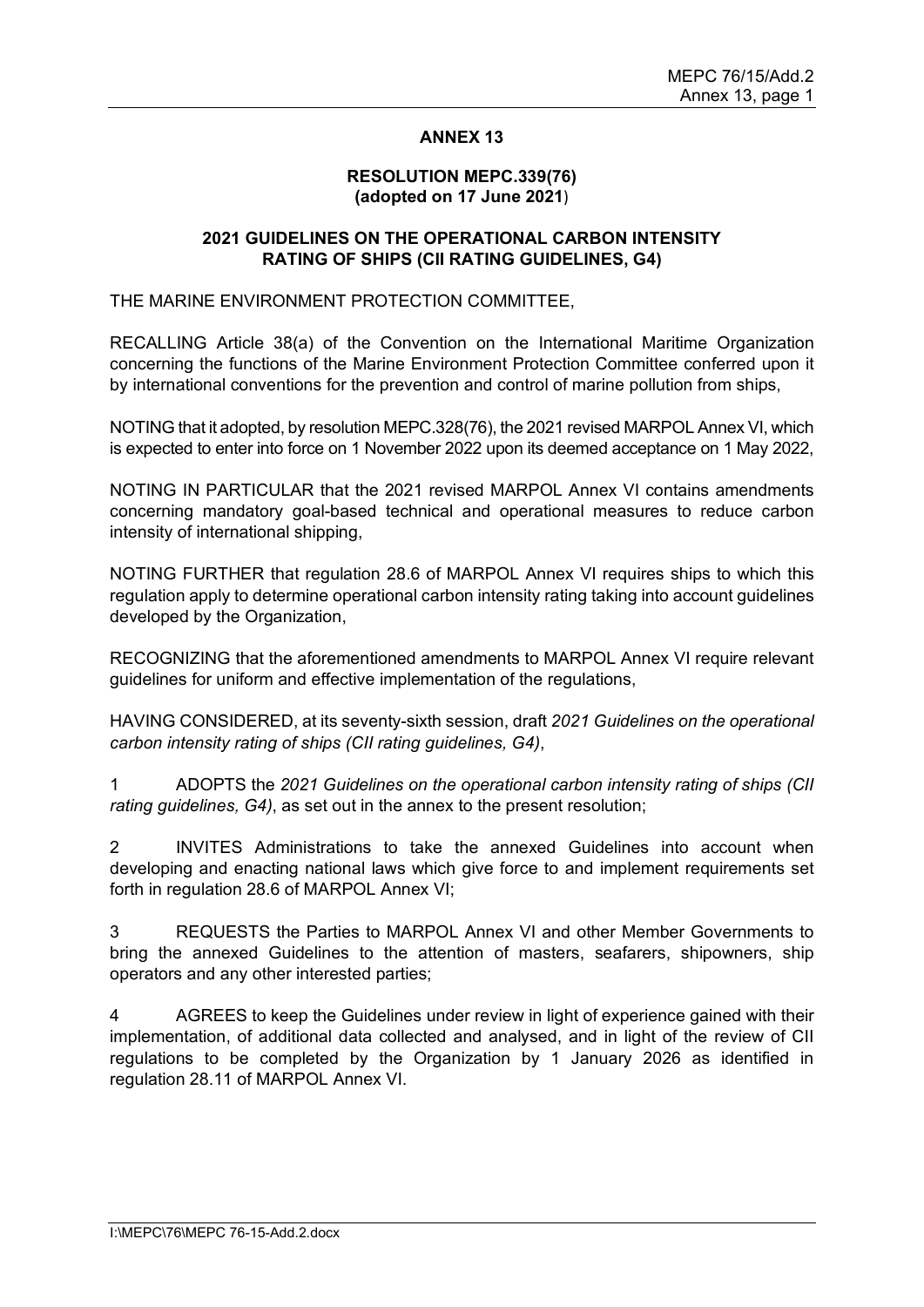# ANNEX

# **2021 GUIDELINES ON THE OPERATIONAL CARBON INTENSITY RATING OF SHIPS (CII RATING GUIDELINES, G4)**

#### **1 Introduction**

1.1 These Guidelines provide the methods to assign operational energy efficiency performance ratings to ships, as referred to in regulation 28 of MARPOL Annex VI. On this basis, the boundaries for determining a shipʹs annual operational carbon intensity performance from year 2023 to 2030 are also provided.

#### **2 Definitions**

2.1 *MARPOL* means the International Convention for the Prevention of Pollution from Ships, 1973, as modified by the Protocols of 1978 and 1997 relating thereto, as amended.

2.2 *IMO DCS* means the data collection system for fuel oil consumption of ships referred to in regulation 28 and related provisions of MARPOL Annex VI.

2.3 For the purpose of these Guidelines, the definitions in MARPOL Annex VI, as amended, apply.

2.4 *Operational carbon intensity rating* means to assign a ranking label from among the five grades (A, B, C, D and E) to the ship based on the attained annual operational carbon intensity indicator, indicating a major superior, minor superior, moderate, minor inferior, or inferior performance level.

## **3 Framework of the operational energy efficiency performance rating**

3.1 An operational energy efficiency performance rating should be annually assigned to each ship to which regulation 28 of MARPOL Annex VI applies, in a transparent and robust manner, based on the deviation of the attained annual operational carbon intensity indicator (CII) of a ship from the required value.

3.2 To facilitate the rating assignment, for each year from 2023 to 2030, four boundaries are defined for the five-grade rating mechanism, namely superior boundary, lower boundary, upper boundary, and inferior boundary. Thus, a rating can be assigned through comparing the attained annual operational CII of a ship with the boundary values.

3.3 The boundaries are set based on the distribution of CIIs of individual ships in year 2019. The appropriate rating boundaries are expected to generate the following results: the middle 30% of individual ships across the fleet segment, in terms of the attained annual operational CIIs, are to be assigned rating C, while the upper 20% and further upper 15% of individuals are to be assigned rating D and E respectively, the lower 20% and further lower 15% of the individuals are to be assigned rating B and A respectively, as illustrated in figure 1.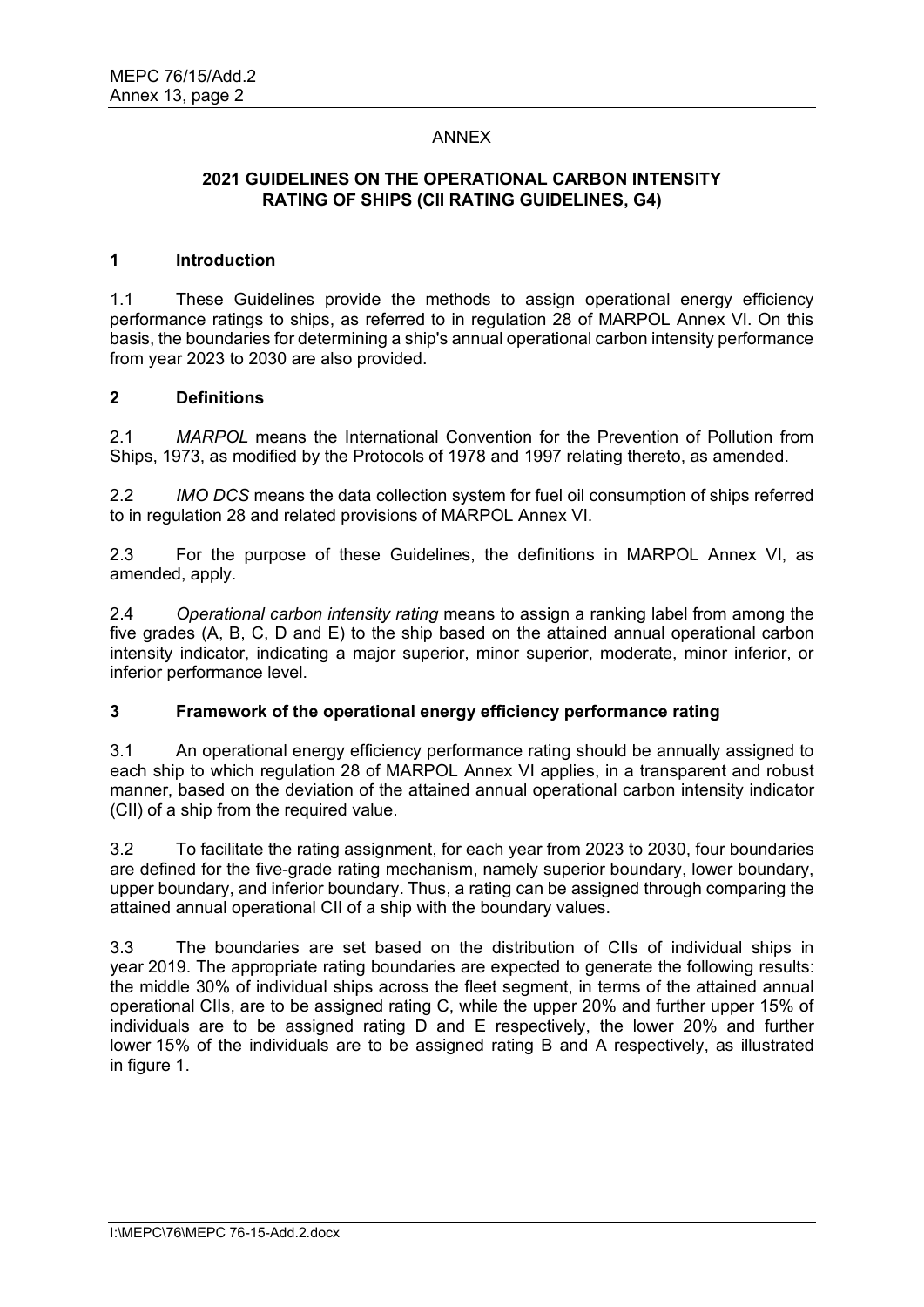

**Figure 1: Operational energy efficiency performance rating scale**

3.4 Given the incremental operational carbon intensity reduction factors over time, the boundaries for defining performance ratings should be synchronized accordingly, although the relative distance between the boundaries should not change. The rating of a ship would be determined by the attained CII and the predetermined rating boundaries, rather than the attained CII of other ships. Note that the distribution of ship individual ratings in a specific year may not be always identical with the scenario in 2019, where for example 20% may achieve A, 30% may achieve B, 40% may achieve C, 8% may achieve D and 2% may achieve E in a given year.

# **4 Method to determine the rating boundaries**

4.1 The boundaries can be determined by the required annual operational CII in conjunction with the vectors, indicating the direction and distance they deviate from the required value (denoted as *dd* vectors for easy reference), as illustrated in figure 2.



**Figure 2:** *dd* **vectors and rating bands**

4.2 Statistically, the *dd* vectors depend on the distribution of the attained annual operational CII of ships of the type concerned, which can be estimated through a quantile regression, taking data collected through DCS in year 2019 as the sample.

4.3 The quantile regression model for a specific ship type can be developed as follows:

$$
\ln(attained\ CII) = \delta^{(p)} - c\ln(Capacity) + \varepsilon^{(p)}, \quad p = \{0.15, 0.35, 0.50, 0.65, 0.85\} \tag{5}
$$

where *Capacity* is identical with the one used in the operation carbon intensity indicator as specified in the Guidelines on operational carbon intensity indicators and the calculation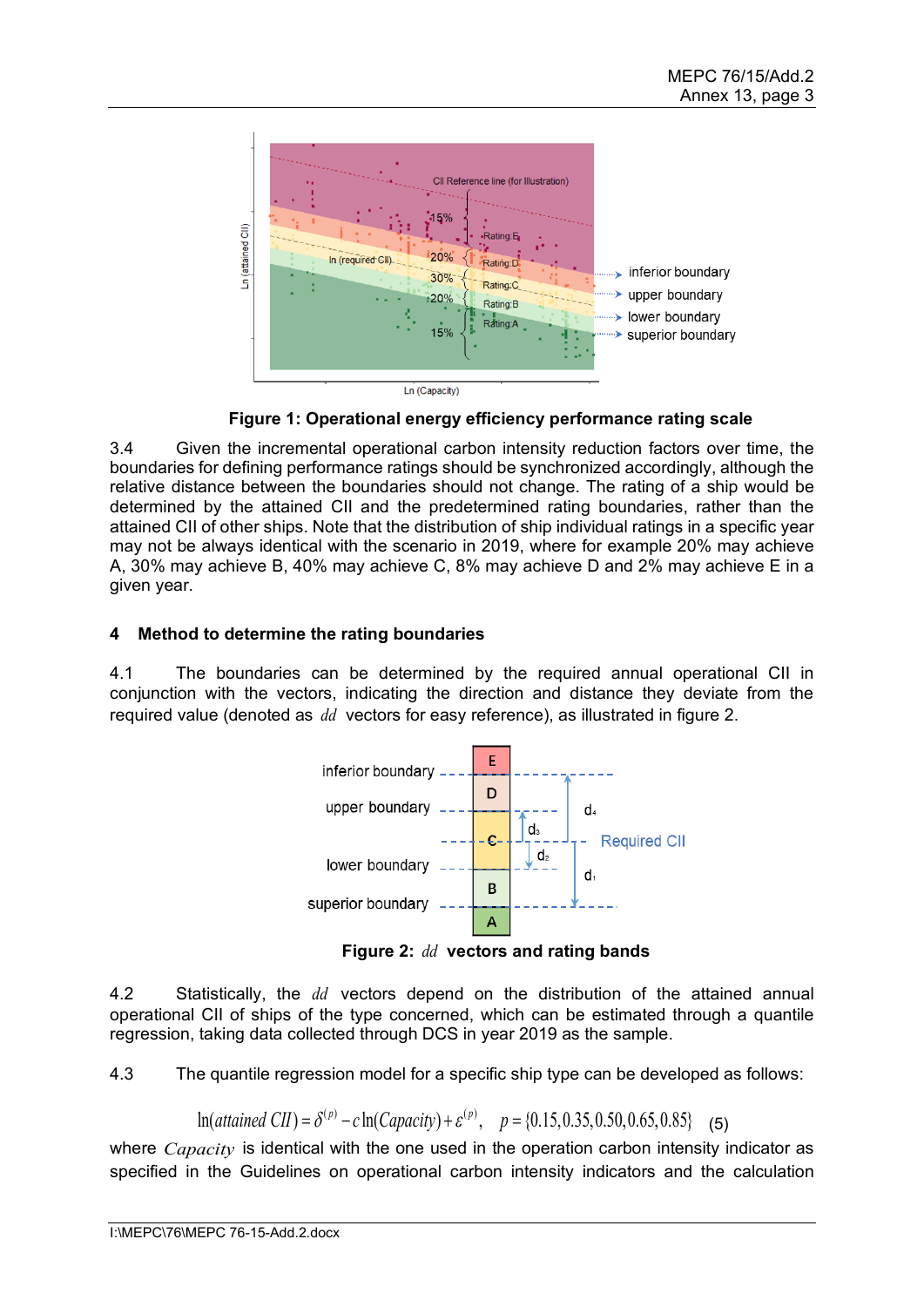methods (G1);  $p$  is the typical quantile, meaning the proportion of observations with a lower value is  $\,p\% \, ; \; \delta^{(p)}$  is the constant term, and  $\, {\cal E}^{(p)} \,$  is the error term.



4.4 The quantile regression lines in logarithm form are illustrated in Fig.3.

**Figure 3: Quantile regression lines in logarithm form**

4.5 Then, the *dd* vectors can be calculated based on the estimates of the intercept  $(\hat{\delta}^{(p)})$ . in accordance with Eq.(2), as follows:

$$
d_1 = \hat{\delta}^{(0.15)} - \hat{\delta}^{(0.50)}
$$
  
\n
$$
d_2 = \hat{\delta}^{(0.35)} - \hat{\delta}^{(0.50)}
$$
  
\n
$$
d_3 = \hat{\delta}^{(0.65)} - \hat{\delta}^{(0.50)}
$$
  
\n
$$
d_4 = \hat{\delta}^{(0.85)} - \hat{\delta}^{(0.50)}
$$
\n(6)

4.6 Through an exponential transformation of each *dd* vector, the four boundaries fitted in the original data form can be derived based on the required annual operational carbon intensity indicator (*required CII* ), as follows:

superior boundary = 
$$
\exp(d_1) \cdot required \quad CII
$$

\nlower boundary =  $\exp(d_2) \cdot required \quad CII$ 

\nupper boundary =  $\exp(d_3) \cdot required \quad CII$ 

\ninferior boundary =  $\exp(d_4) \cdot required \quad CII$ 

\n(7)

## **Rating boundaries of ship types**

The estimated *dd* vectors after exponential transformation for determining the rating boundaries of ship types are as follows: